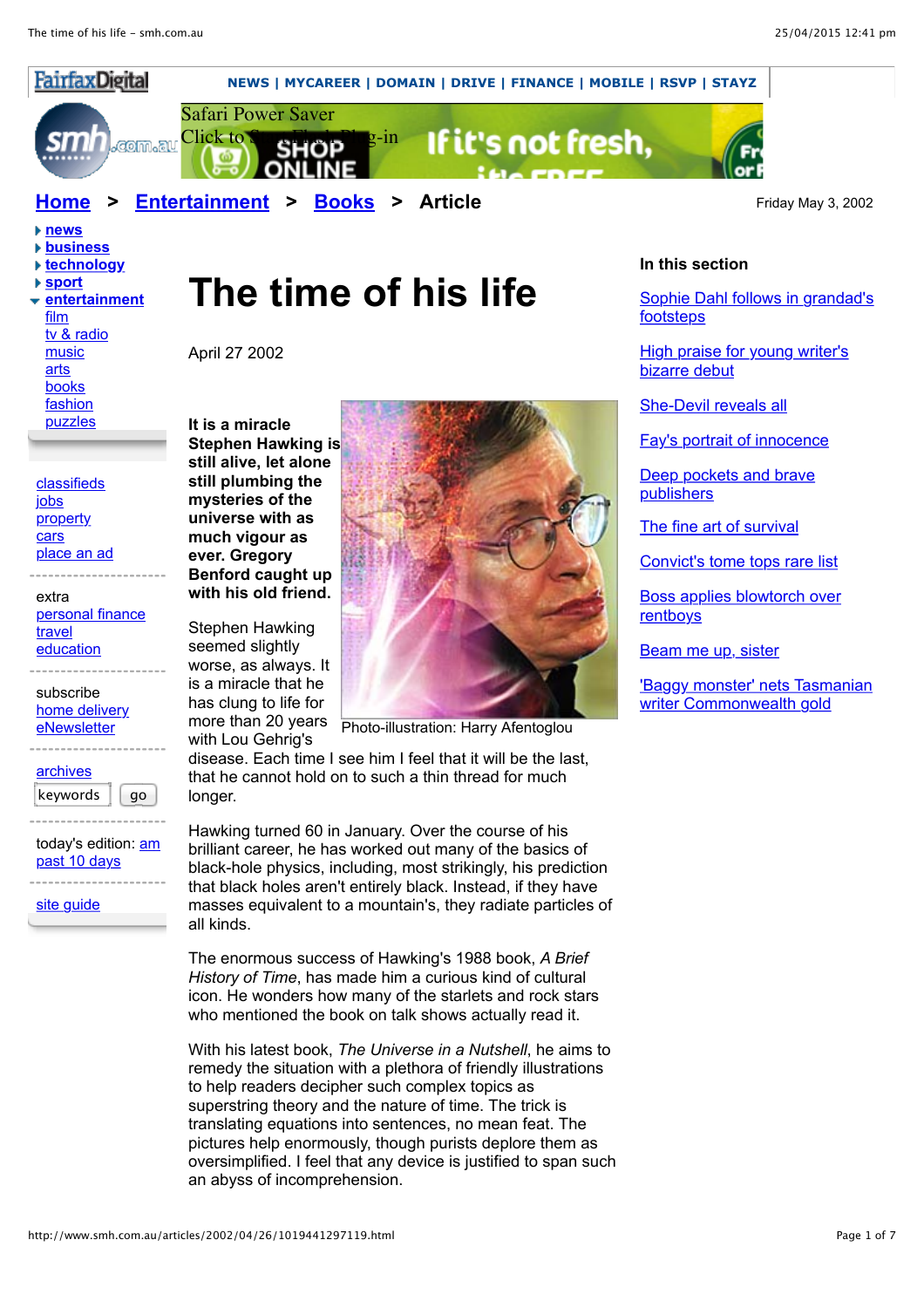At Hawking's office at the University of Cambridge, his staff were wary of me, plainly suspecting I was a "civilian" harbouring a crank theory of the universe. But I'd called beforehand, and then his secretary recognised me from years past. (I am an astrophysicist and have known Hawking since the 1970s.) When I entered the familiar office his shrunken form lolled in his motorised chair as he stared out, rendered goggle-eyed by his thick glasses - but a strong spirit animated all he said.

Hawking lost his vocal cords years ago, to an emergency tracheotomy. His gnarled, feeble hands could not hold a pen. For a while after the operation he was completely cut off from the world, an unsettling parallel to those mathematical observers who plunge into black holes, their signals to the outside receding and slowed by gravity's grip to dim, whispering oblivion.

A Silicon Valley firm came to the rescue. Engineers devised tailored, user-friendly software and a special keyboard for Hawking. Now his frail hand moved across it with crab-like speed. The software is deft, and he can build sentences quickly. I watched him flit through the menu of often-used words on his liquid crystal display, which hung before him in his wheelchair. The invention has been such a success that the Silicon Valley folk now supply units to similarly afflicted people worldwide.

"Please excuse my American accent," the speaker mounted behind the wheelchair said with a California inflection. He coded this entire remark with two keystrokes.

Although I had been here before, I was again struck that a man who had suffered such an agonising physical decline had on his walls several large posters of a person very nearly his opposite: Marilyn Monroe. I mentioned her, and Hawking responded instantly, tapping one-handed on his keyboard, so that soon his transduced voice replied, "Yes, she's wonderful. Cosmological. I wanted to put a picture of her in my latest book, as a celestial object." I remarked that to me the book was like a French impressionist painting of a cow, meant to give a glancing essence, not the real, smelly animal. Few would care to savour the details. Hawking took off from this to discuss some ideas currently booting around the physics community about the origin of the universe, the moment just after the Big Bang.

Hawking's great politeness paradoxically made me ill at ease; I was acutely aware of the many demands on his time, and, after all, I had just stopped by to talk shop.

"For years my early work with Roger Penrose seemed to be a disaster for science," Hawking said. "It showed that the universe must have begun with a singularity [a moment when matter is infinitely dense], if Einstein's general theory of relativity is correct. That appeared to indicate that science could not predict how the universe would begin. The laws would break down at the point of infinite density." Mathematics cannot handle physical quantities like density that literally go to infinity. Indeed, the history of 20th-century physics was in large measure about how to avoid the infinities that crop up in cosmology. I recalled that I had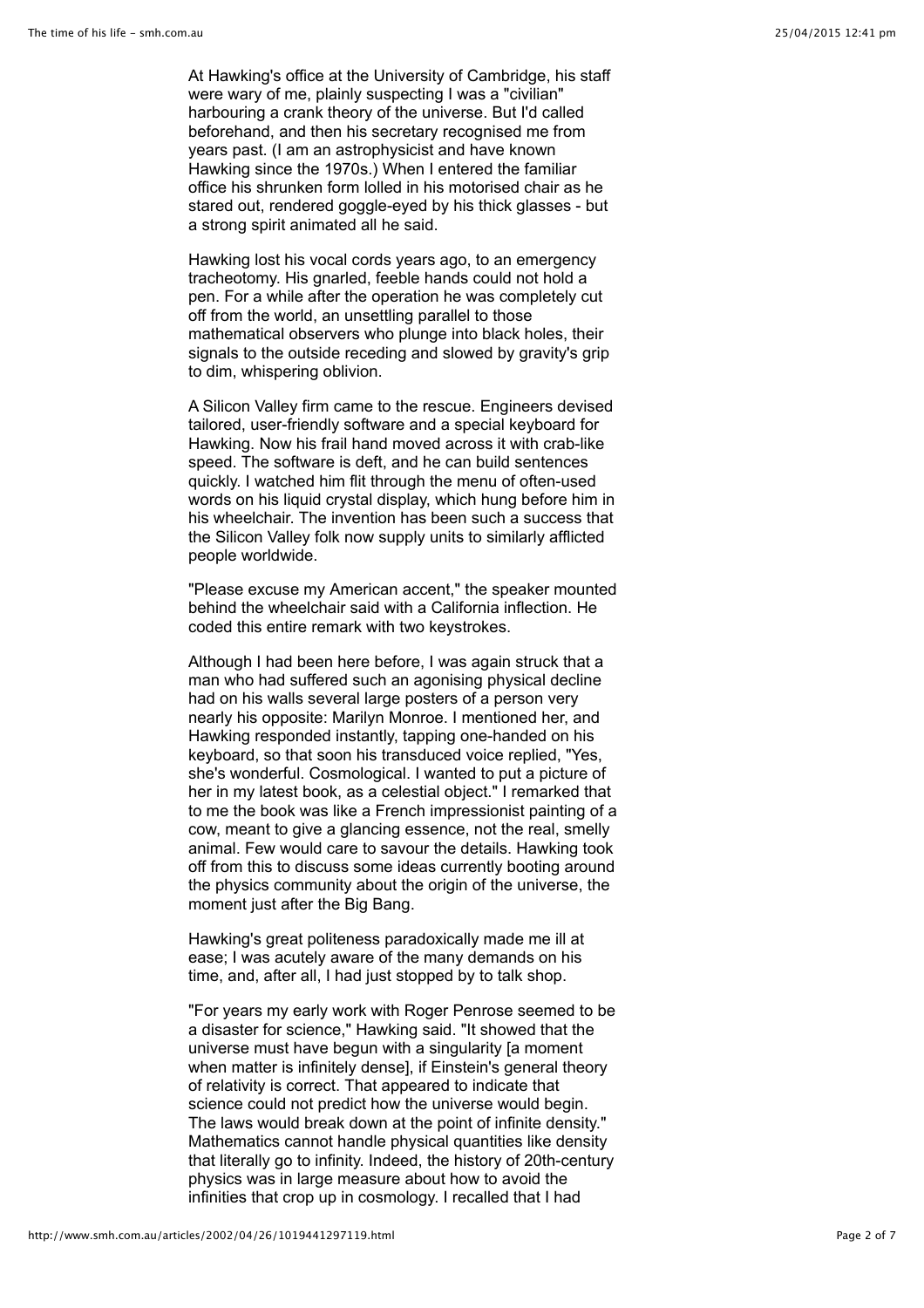spoken to Hawking about mathematical methods of getting around this problem one evening at a party in King's College. "It now appears that the way the universe began can indeed be determined, using imaginary time," Hawking said. We discussed this a bit. He had been using a mathematical device in which time is replaced by something called imaginary time. This changes the nature of the equations; in the new equations, a kind of tunnelling occurs in which the universe, before the Big Bang, has many different ways to pass through the singularity. With imaginary time, one can calculate the chances for a given tunnelling path into our early universe after the beginning of time as we know it.

"Sure, the equations can be interpreted that way," I argued, "but it's really a trick, isn't it?"

Hawking said, "Yes, but perhaps an insightful trick."

"We don't have a truly deep understanding of time," I replied, "so replacing real time with imaginary time doesn't mean much to us."

"Imaginary time is a new dimension, at right angles to ordinary, real time," Hawking explained.

I shrugged in exasperation at the span between cool mathematical spaces and the immediacy of the raw world; this is a common tension in doing physics. "It's unrelated to how we feel time. The seconds sliding by. Birth and death," I add.

"True. Our minds work in real time, which begins at the Big Bang and will end, if there is a Big Crunch - which seems unlikely, now, from the latest data showing accelerating expansion. Consciousness would come to an end at a singularity."

"Not a great consolation," I said. "Remember what you predicted in 1980 about final theories like this?" I chided him.

"I suggested we might find a complete unified theory by the end of the century." Hawking made the transponder laugh dryly. "OK, I was wrong. I was a bit optimistic but I still think there's a 50-50 chance that we will find a complete unified theory in the next 20 years.

"It is possible that there is no ultimate theory of physics at all. Instead, we will keep on discovering new layers of structure. But it seems that physics gets simpler, and more unified, the smaller the scale on which we look. So I think there will be some ultimate theory, which we will discover if we are smart enough."

"Does it seem likely that we are smart enough?" I asked.

Another grin. "You will have to get your faith elsewhere."

We began discussing recent work on "baby universes" bubbles in space-time. To us large creatures, space-time is like the sea seen from an ocean liner, smooth and serene.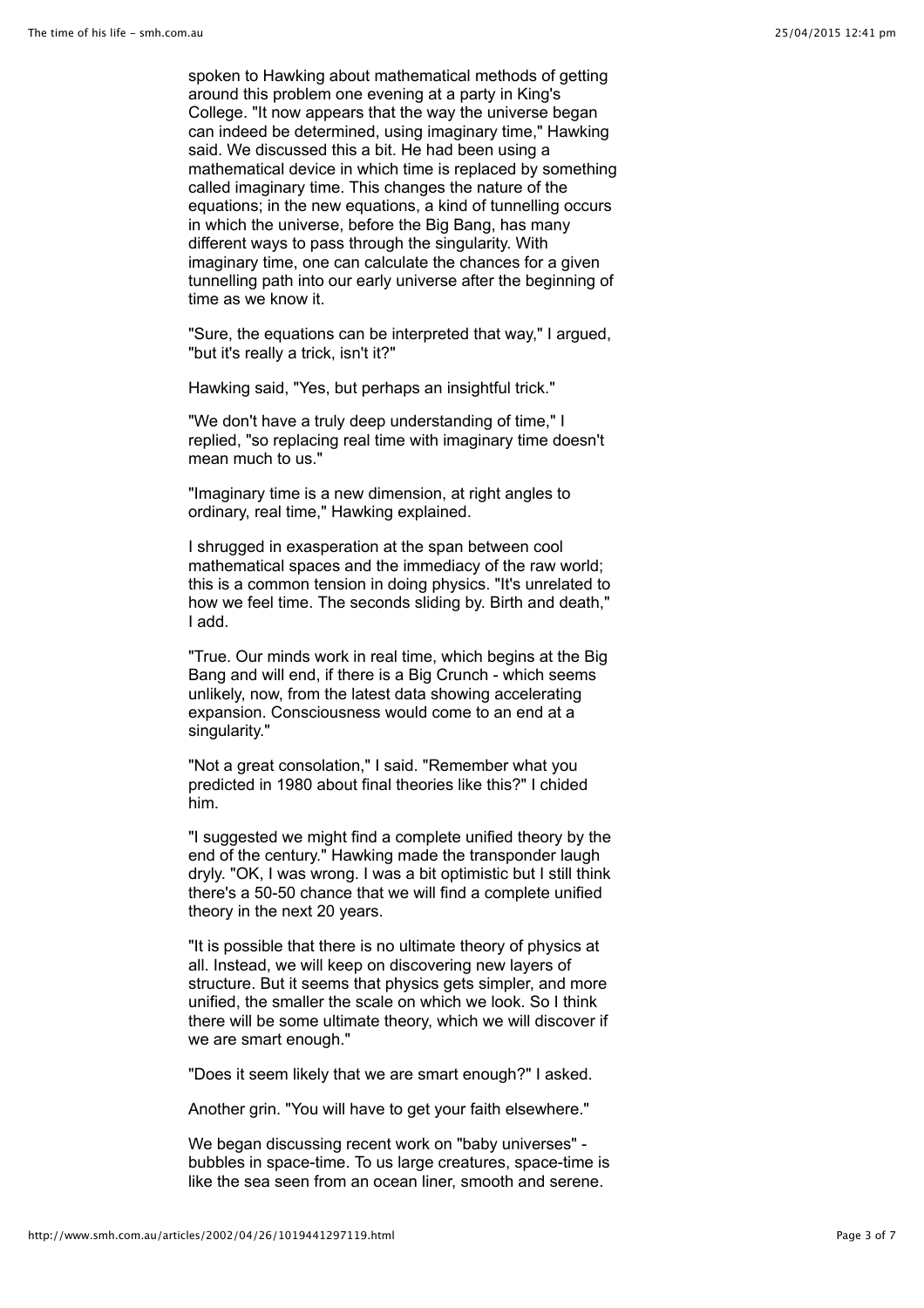Up close, though, on tiny scales, it's waves and bubbles. Sometimes, rarely but inevitably, these bubbles could grow into a full-fledged universe.

This might have happened a lot at the instant just immediately after the Big Bang. Indeed, some properties of our universe may have been created by the space-time foam that roiled through those infinitesimally split seconds. It turns out that such bubbles could even form right now. An entirely separate space-time could pop into existence in your living room, say. It would start unimaginably small, then balloon to the size of a rockmelon - but not before your very eyes, because, for quite fundamental reasons, you couldn't see it.

"They don't form in space, of course," Hawking said. "It doesn't mean anything to ask where in space these things occur." They don't take up room in our universe but rather are their own universes, expanding into spaces that did not exist before.

"They're cut off from us after we make them," I said. "No relics, no fossil?"

"I do not think there could be."

"So they form and go," I mused. "Vanish. Between us and these other universes lies absolute nothingness, in the exact sense - no space or time, no matter, no energy."

"There can be no way to reach them," his flat voice replied. "The gulf between us and them is unbridgeable. It is beyond physics because it is truly nothing, not physical at all."

The mechanical laugh resounded. Hawking likes the tug of the philosophical, and he seemed amused by the notion that universes are simply one of those things that happen from time to time.

His nurse appeared for a bit of physical clean-up, and I left him. Inert confinement to a wheelchair exacts a demeaning toll on one's dignity, but he showed no reaction to the daily round of being cared for by another in the most intimate way. Perhaps for him, it even helps the mind to slip free of the world's rub.

I sat in the common room outside his office, having tea and talking to some of his postdoctoral students. They were working on similarly wild ideas and were quick, witty, and keenly observant as they sipped their strong, dark Ceylonese tea. A sharp crew, perhaps a bit jealous of Hawking's time.

His secretary quietly came out and asked if I would join Hawking for dinner at Caius College. I had intended to eat in my favorite Indian restaurant, where the chicken vindaloo is a purging experience, and then simply rove the walks of Cambridge alone, because I love the atmosphere - but I instantly assented. Dinner at college high table is one of the legendary experiences of England. I could remember keenly each one I had attended; the repartee is sharper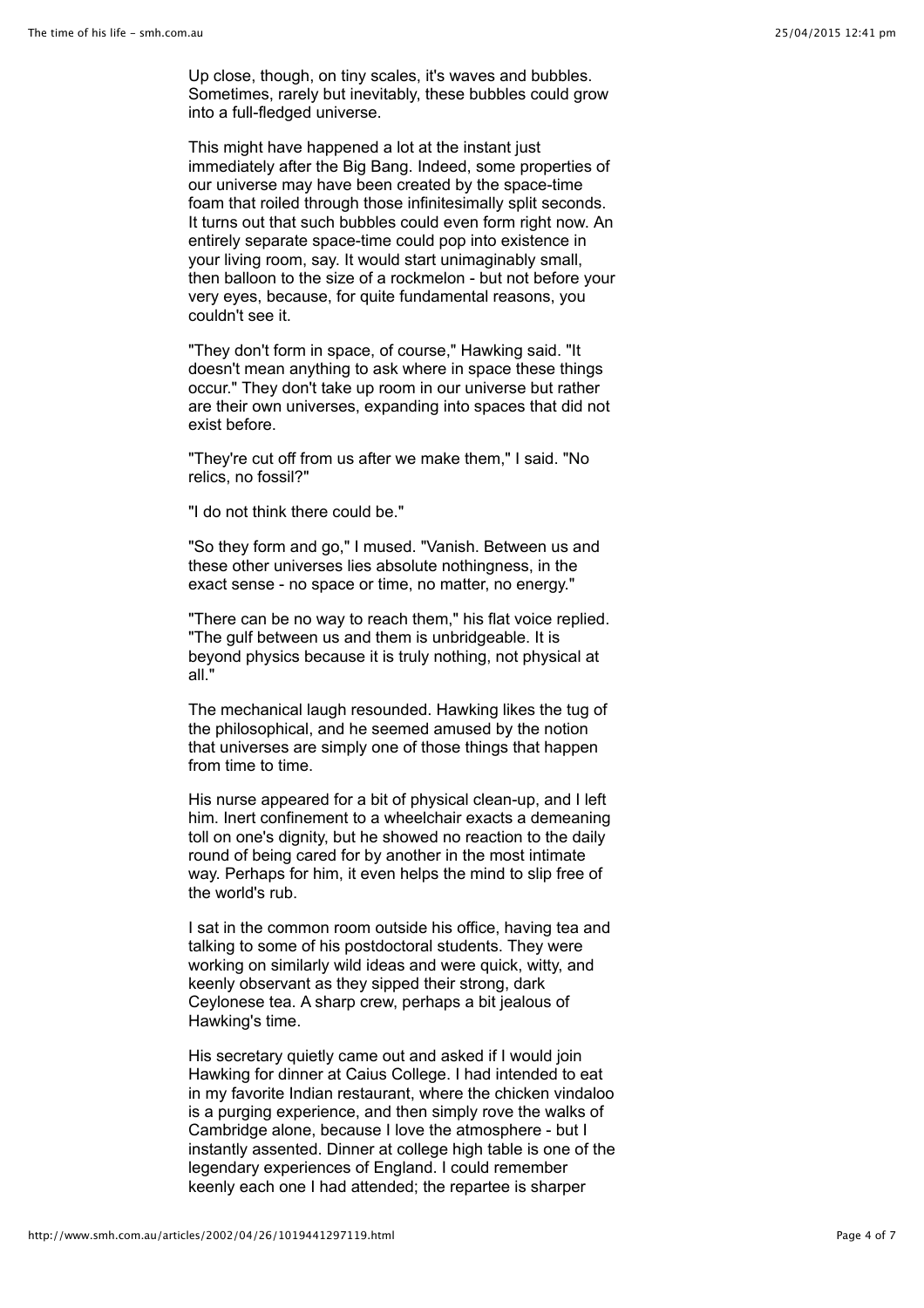## than the cutlery.

We made our way through the cool, atmospheric turns of the colleges, the worn wood and grey stones reflecting voices and squeaks of rusty bicycles. In misty twilight, student shouts echoing, Hawking's wheelchair jouncing over cobbled streets. He insisted on steering it himself, though his nurse hovered rather nervously. It had never occurred to me just how much of a strain on everyone there can be in round-the-clock care. A few people drifted along behind us, just watching him. "Take no notice," his mechanical voice said. "Many of them come here just to stare at me."

We wound among the ancient stone and manicured gardens, into Caius College. Students entering the dining hall made an eager rumpus. Hawking took the elevator, and I ascended the creaking stairs. The faculty entered after the students, me following with the nurse.

The high table is literally so. They carefully placed Hawking with his back to the long, broad tables of undergraduates. I soon realised that this is because watching him eat, with virtually no lip control, is not appetising. He follows a set diet that requires no chewing. His nurse must chop up his food and spoon-feed him.

The dinner was noisy, with the year's new undergraduates staring at the famous Hawking's back. He carried on a matter-of-fact, steady flow of conversation through his keyboard.

He had concerns about the physicists' Holy Grail, a unified theory of everything. Even if we could thrash our way through a thicket of mathematics to glimpse its outlines, it might not be specific enough - that is, we would still have a range of choices. Here is where aesthetics might enter.

"If such a theory is not unique," he said, "one would have to appeal to some outside principle, which one might call God."

I frowned. "Not as the Creator, but as a referee?"

"He would decide which theory was more than just a set of equations, but described a universe that actually exists."

"This one," I said.

"Or maybe all possible theories describe universes that exist!" he said with glee.

After dinner, high table moved to the senior common room upstairs. We relaxed along a long, polished table in comfortable padded chairs, enjoying the traditional crisp walnuts and ancient aromatic port, Cuban cigars, and arch conversation, occasionally skewered by a witty interjection from Hawking.

Someone mentioned American physicist Steven Weinberg's statement, in *The First Three Minutes*, that the more we comprehend the universe, the more meaningless it seems.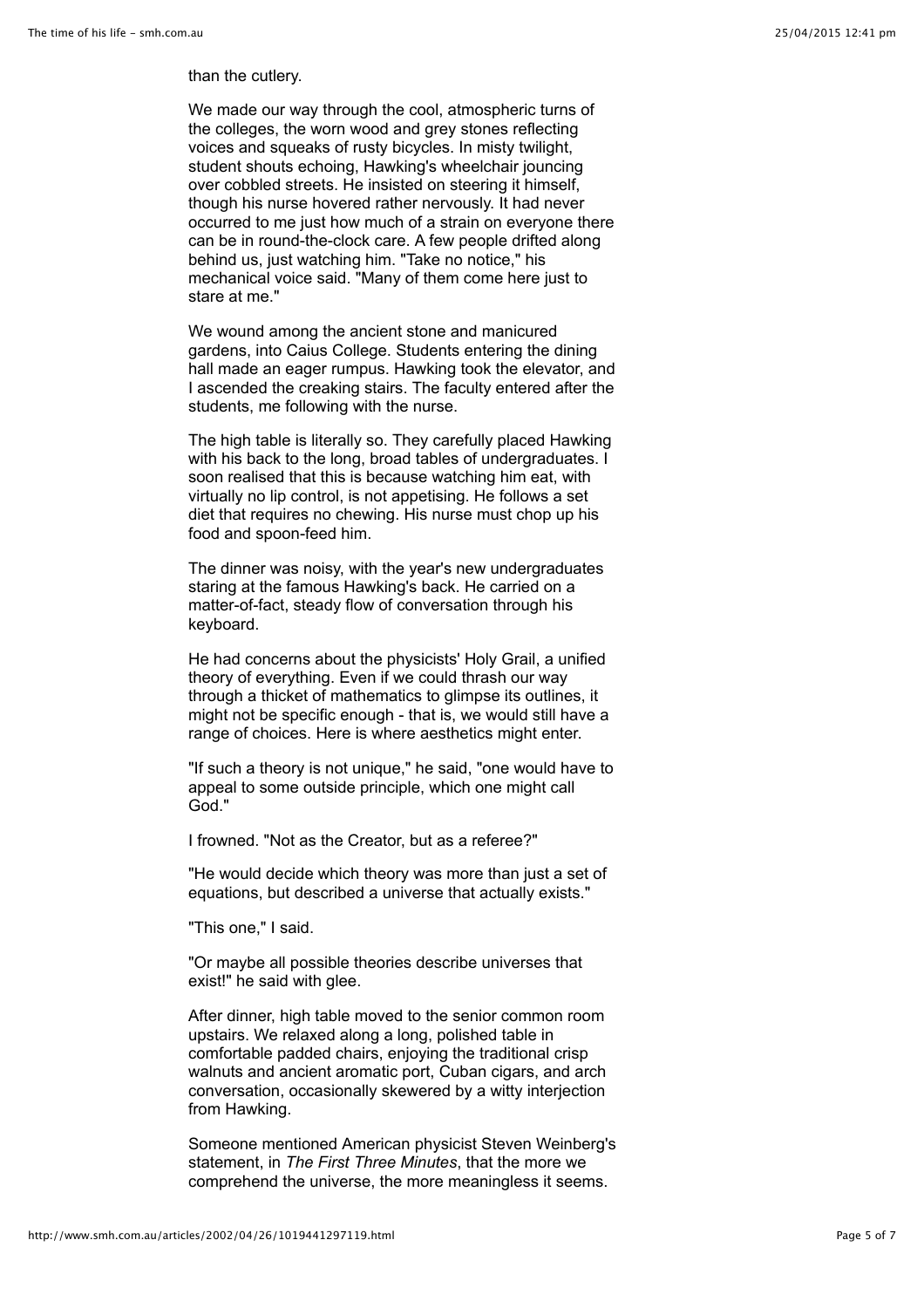Hawking doesn't agree, and neither do I, but he has a better reason. "I think it is not meaningful in the first place to say that the universe is pointless, or that it is designed for some purpose."

I asked, "No meaning, then, to the pursuit of meaning?"

"To do that would require one to stand outside the universe, which is not possible," he said.

Again the image of the gulf between the observer and the object of study. "Still," I persisted, "there is amazing structure we can see from inside."

Hawking: "The overwhelming impression is of order. The more we discover about the universe, the more we find that it is governed by rational laws. If one liked, one could say that this order was the work of God. Einstein thought so."

One of the college fellows asked, "Rational faith?"

Hawking tapped quickly. "We shouldn't be surprised that conditions in the universe are suitable for life, but this is not evidence that the universe was designed to allow for life. We could call order by the name of God, but it would be an impersonal God. There's not much personal about the laws of physics."

Walnuts eaten, port drunk, cigars smoked, it was time to go. When we left. Hawking guided his wheelchair through the shadowy reaches of the college, indulging my curiosity about a time-honoured undergraduate sport: climbing Cambridge.

At night, young men sometimes scramble among the upper reaches of the steepled old buildings, scaling the most difficult points. They risk their necks for the glory of it. Quite out of bounds, of course. Part of the thrill is eluding the proctors who scan the rooftops late at night, listening for the scrape of heels. There is even a booklet about roof climbing, describing its triumphs and centuries-long history.

Hawking took me to a passageway I had been through many times, a short cut to the Cam River between high, peaked buildings of undergraduate rooms. He said that it was one of the tough events, jumping across that and then scaling a steep, often slick roof beyond.

The passage looked to be about three metres across. I couldn't imagine leaping that gap from the slate-dark roofs. And at night, too. "All that distance?" I asked. My voice echoed in the fog.

"Yes," he said.

"Anybody ever miss?"

"Yes."

"Injured?"

"Yes."